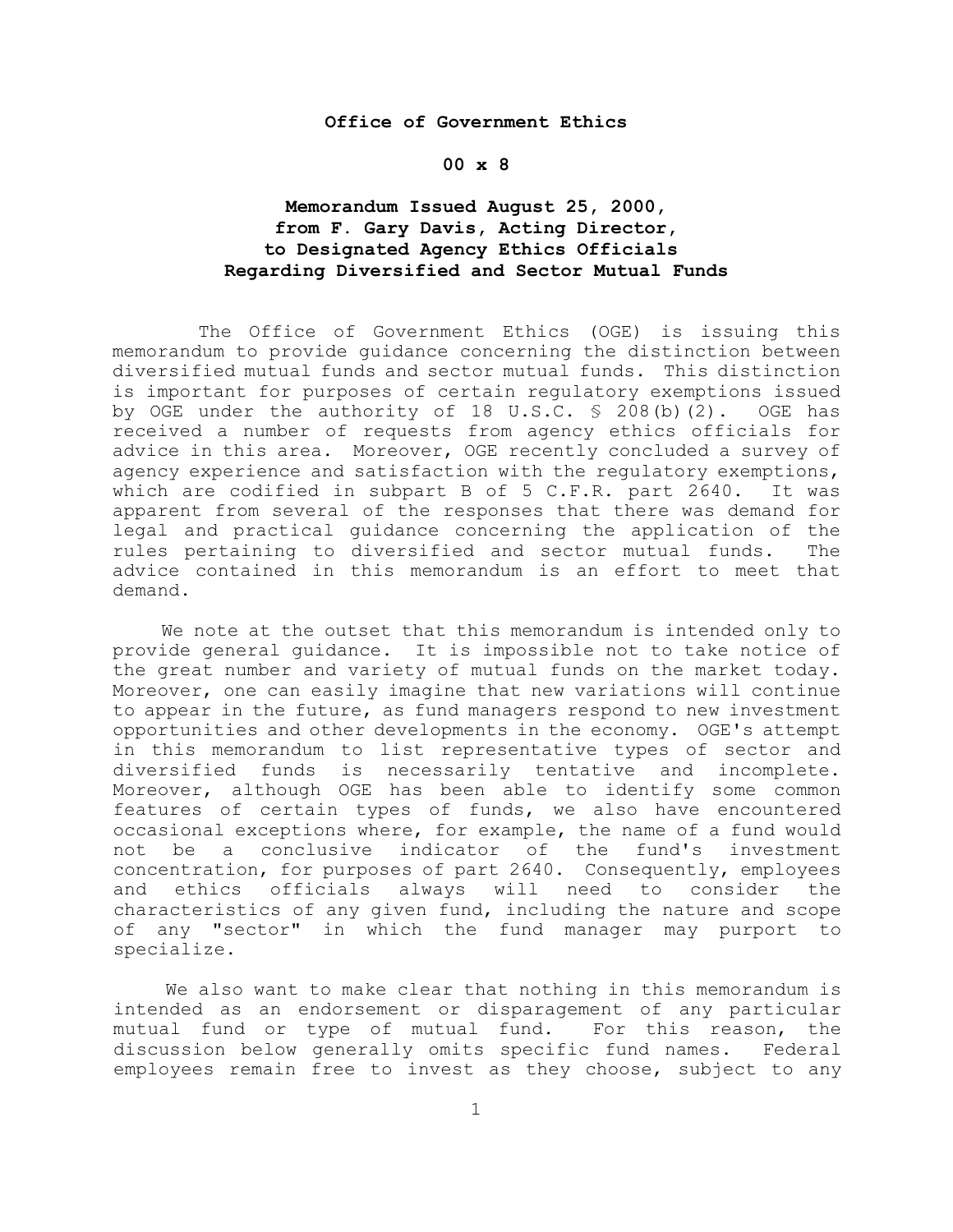prohibited financial interest restrictions, as described in 5 C.F.R. § 2635.403, and any disqualification obligations, as described in 5 C.F.R. part 2640.

## **EXEMPTIONS UNDER 18 U.S.C. § 208(B)(2)**

 Section 208(a) of Title 18, United States Code, prohibits an employee from participating in any particular matter in which the employee, or any other person specified in the statute, has a financial interest. The prohibition has been interpreted as The prohibition has been interpreted as applying to financial interests in official matters affecting the underlying holdings of a mutual fund. *See, e.g.*, OGE Informal Advisory Letter 93 x 27. OGE has authority, however, to promulgate regulations exempting certain types of financial interests from this prohibition, where OGE determines that the interest is too remote or inconsequential to affect the integrity of the services of the Government employees to whom the exemption applies. 18 U.S.C. § 208(b)(2). Subpart B of part 2640 contains a number of such exemptions, several of which are applicable to interests in mutual funds.<sup>1</sup> The distinction between diversified and sector mutual funds is particularly important for certain of these exemptions.

## *A. Exemption for Diversified Mutual Funds*

 Subpart B contains a relatively broad exemption for any disqualifying financial interest arising from the ownership of a "diversified mutual fund." 5 C.F.R. § 2640.201(a). Provided that the fund meets the definition of "diversified," set out in section 2640.102(a), an employee may participate in any matter affecting any of the underlying holdings of the mutual fund, without regard to the magnitude of the employee's interest in the fund. Such an expansive exemption was deemed justified because, among other reasons, diversified funds hold "securities of issuers who are engaged in a variety of businesses or industries." 60 *Fed. Reg*. 47207, 47211 (September 11, 1995) (preamble to proposed rule). Under such circumstances, it is likely that any Government action affecting a given issuer would have only a diffuse or negligible effect on the employee's financial interest in the overall fund.

 $1$  For purposes of part 2640, "mutual fund" is defined as "an entity which is registered as a management company under the Investment Company act of 1940, as amended (15 U.S.C. § 80a-1 et seq.)." 5 C.F.R. § 2640.102(k). This includes open-end, closedend and exchange-traded mutual funds, and registered money market funds.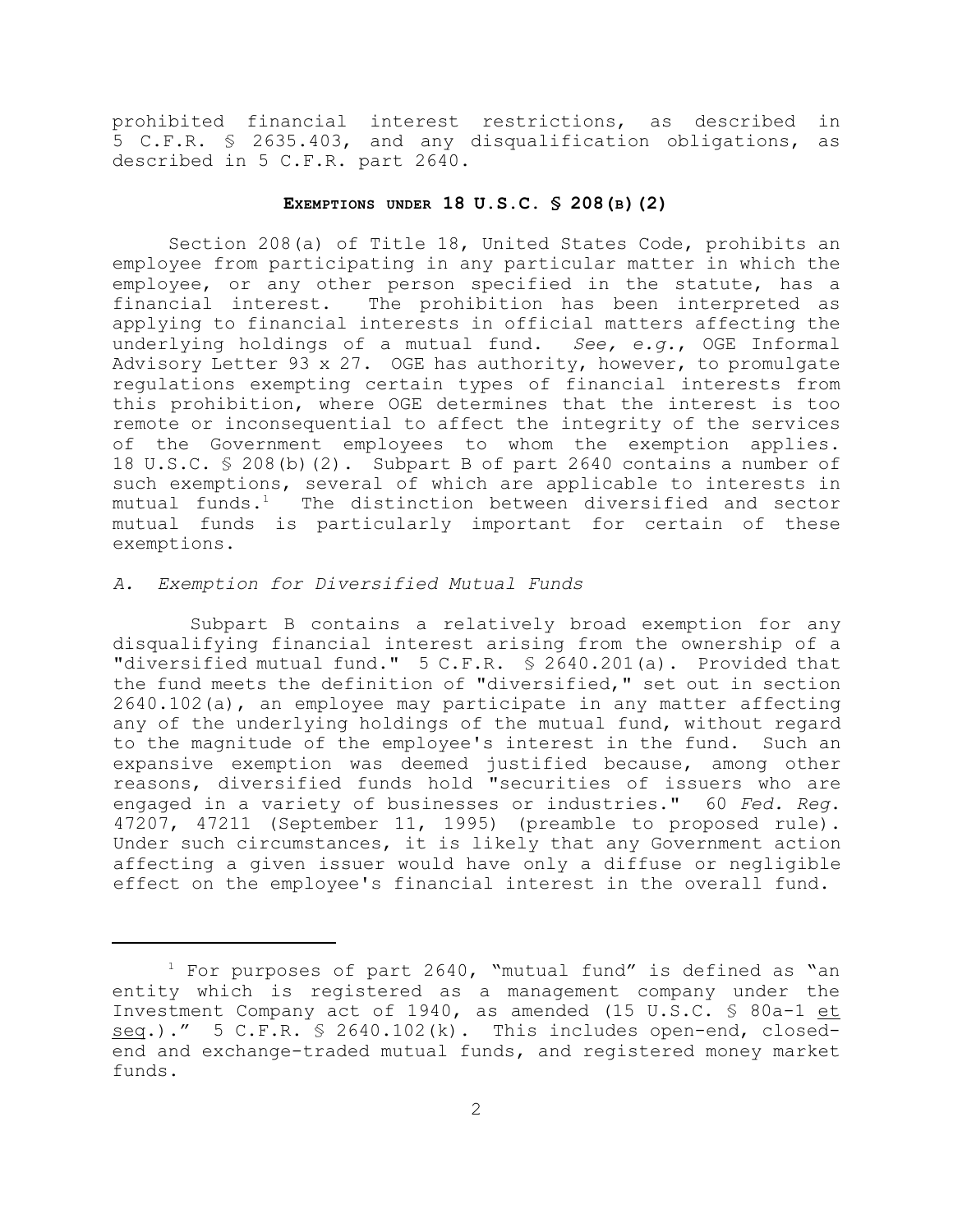The definition of diversified, obviously, is of critical importance. Basically, as OGE stated in the preamble to the final rule, "the exemption for diversified mutual funds applies to *all mutual funds except sector funds*." 61 *Fed. Reg*. 66829, 66833 (December 18, 1996) (emphasis added). Recognizing that sector and diversified might mean different things in different contexts, OGE specifically described the kind of sector/diversified distinction it had in mind: "Diversified means that the fund . . . does not have a stated policy of concentrating its investments in any industry, business, single country other than the United States, or bonds of a single State within the United States . . . ." 5 C.F.R.  $$2640.102(a)$ .

If a fund does have a stated policy of concentrating its investments in such a sector, OGE determined that the broad exemption of section 2640.201(a) would not apply because of heightened conflict of interest concerns. The possible effect of some particular matters on certain sector funds is much more focused and potentially substantial than would be the case with a diversified fund. Indeed, it is quite common for a sector fund prospectus to include some cautionary statement indicating the greater risk of volatility resulting from concentration in areas affected by Government regulation or spending. A Federal employee could participate in an important rulemaking proceeding that impacts many or all members of a given industry, thus affecting not only a number of the underlying holdings of a relevant sector fund but even the overall economic outlook for the sector in which the fund specializes. Employees whose duties affect companies in a discrete industry, business, etc., can have an appreciable conflict of interest if they invest heavily in mutual funds that specialize in that very sector.

# *B. Exemptions Applicable to Sector Mutual Funds*

Nevertheless, OGE has promulgated certain other exemptions that may apply to interests in sector funds. For those mutual funds that do not meet the diversification standard, three exemptions are especially important.<sup>2</sup>

 $2$  Depending on the circumstances, other exemptions in subpart B may apply to certain interests in sector funds, but the three exemptions discussed here are the most commonly applicable. Note, however, that no regulatory exemption applies to any mutual fund that is a prohibited interest, pursuant to 5 C.F.R. § 2640.204, although many agency-specific prohibitions make some exception for the holding of funds not focused on a sector that is problematic for the particular agency. *See, e.g.,* 5 C.F.R. § 3401.102(c)(1) (Federal Energy Regulatory Commission).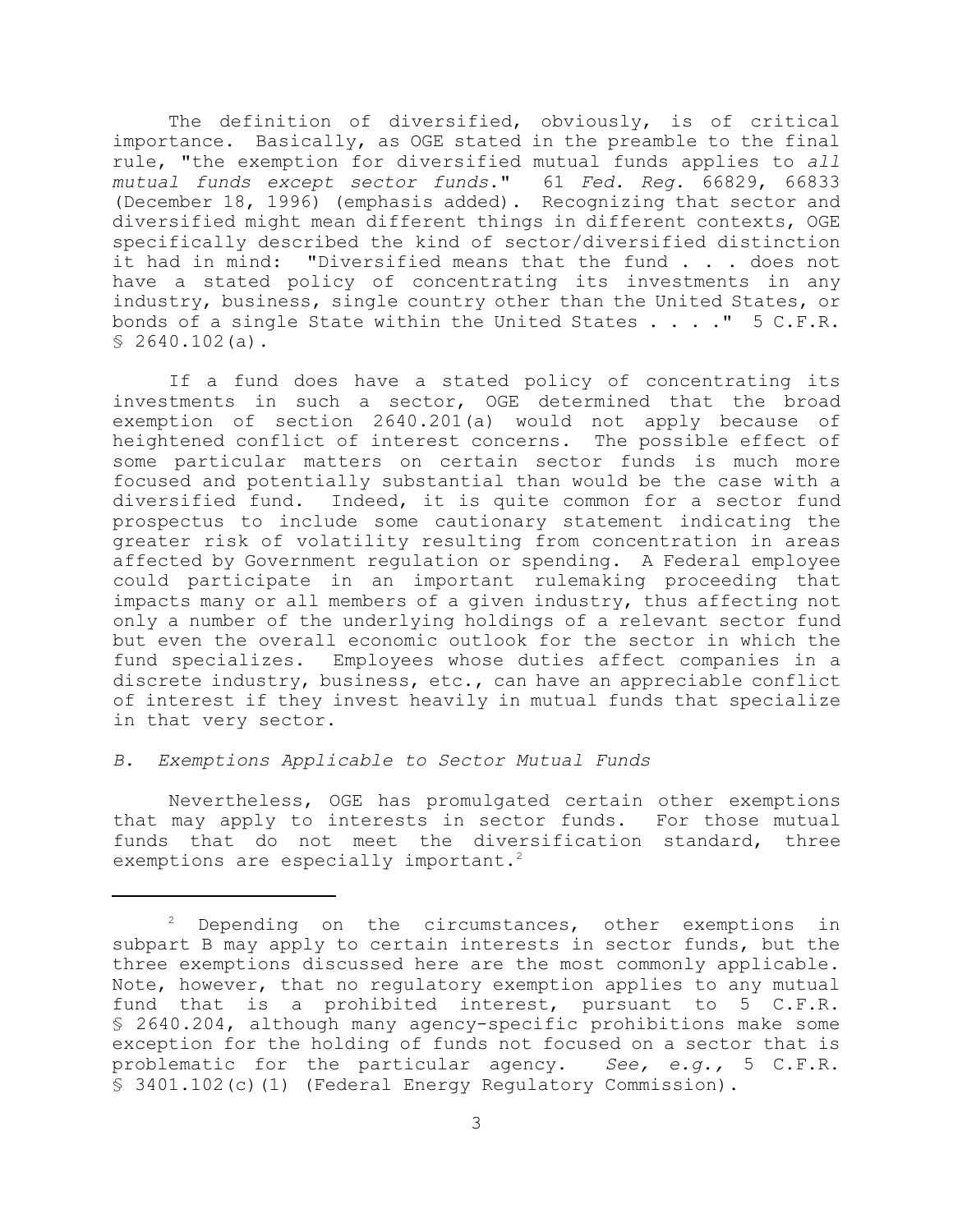First, section 2640.201(b) expressly applies to certain interests in a sector mutual fund. For purposes of this exemption, sector mutual fund is defined essentially by contrast with the definition of diversified fund: "Sector mutual fund means a mutual fund that concentrates its investments in an industry, business, single country other than the United States, or bonds of a single State within the United States." 5 C.F.R. § 2640.102(q). With respect to such funds, section 2640.201(b) permits an employee to participate in any particular matter where the disqualifying interest arises solely from the "non-sector" holdings of the fund, i.e., those incidental holdings that are outside of the fund's express area of concentration. Thus, for example, an employee who owns a telecommunications sector fund may participate in certain energy matters, notwithstanding the fact that the fund may hold securities of an affected energy company.

Second, because part 2640 currently treats sector funds as "publicly traded securities," interests in such funds are covered by the \$5,000 de minimis exemption for particular matters involving specific parties. 5 C.F.R. §§ 2640.102(p) & (r); 2640.202(a). Thus, for example, an employee owning up to \$5,000 in a financial services sector fund may participate in the investigation of a bank whose stock is held by the fund. The \$5,000 limit would apply to the aggregated value of all affected sector funds held by the employee, the employee's spouse, and the employee's minor children. 5 C.F.R.  $\frac{1}{5}$  2640.202(a)(2). Moreover, as with all of the de minimis exemptions discussed here, it should be noted that the value limit applies to the value of the person's interest in the fund as a whole, not the pro rata value of any underlying holding of the fund. *See* 61 *Fed. Reg*. at 66835-36.

Third, by the same token, the current de minimis exemption for particular matters of general applicability covers interests in sector mutual funds. 5 C.F.R. § 2640.202(b). An employee may participate in a matter of general applicability where the disqualifying interest arises from aggregated holdings of up to \$25,000 in any one affected sector fund and \$50,000 in all affected sector funds owned by the employee, the employee's spouse, and the employee's minor children. Thus, for example, an employee who owns \$10,000 in one health sector fund and \$20,000 in another health sector fund may participate in a Medicare policy decision affecting a certain class of healthcare providers, including issuers of securities held by the two funds.

Finally, in connection with the subject of de minimis interests, we note that OGE anticipates proposing a new de minimis exemption in the near future specifically for sector funds. The exemption, if adopted, would create a higher limit of \$50,000 for all particular matters. The \$50,000 de minimis level would apply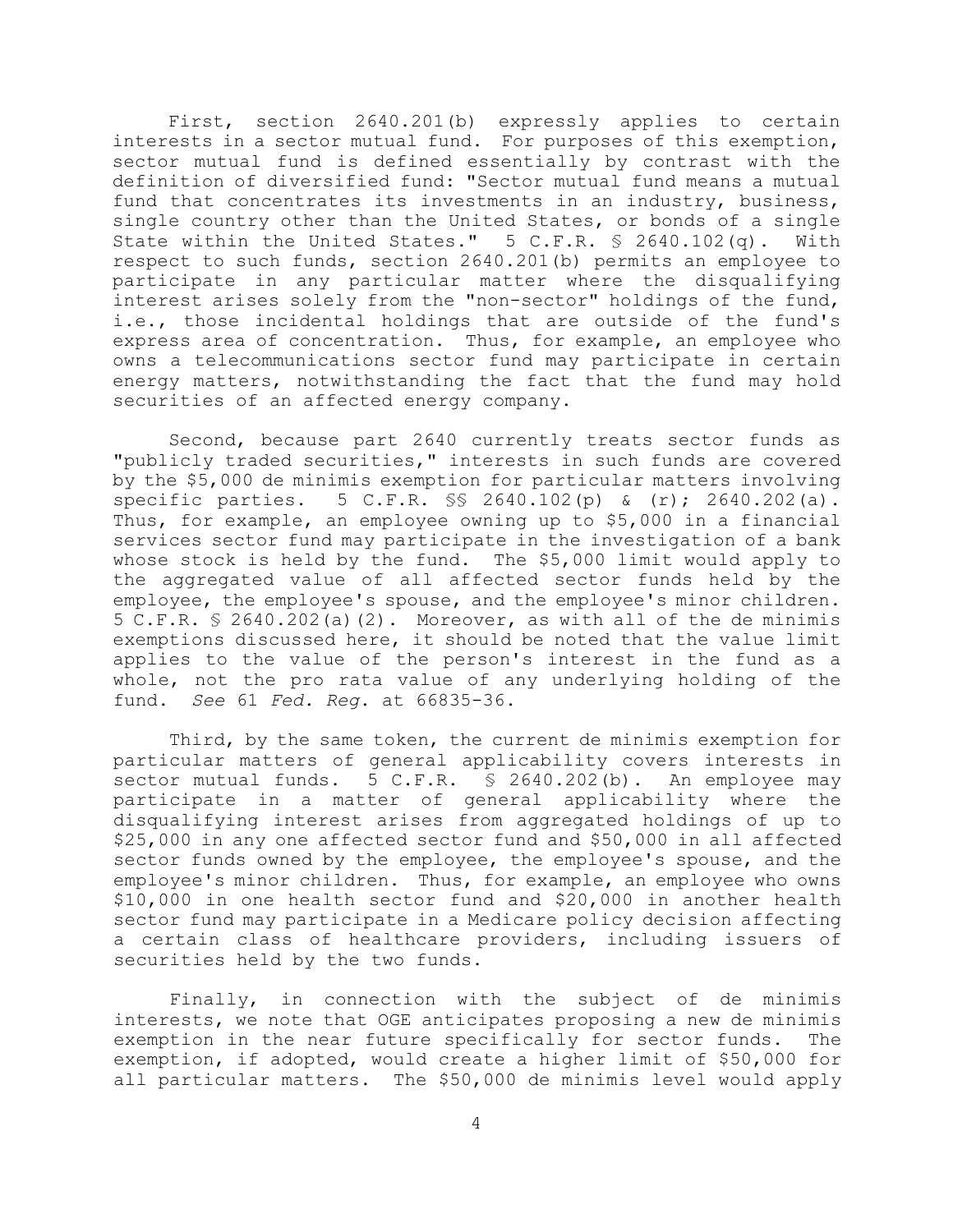to all interests in affected funds focused on the same sector, whether owned by the employee, the employee's spouse, or the employee's minor children. OGE believes that such an exemption would be justified because interests in the underlying holdings of a sector fund are more remote and inconsequential than direct ownership by the employee of securities in an affected issuer. Nevertheless, the basic distinction between diversified and sector funds will remain, since OGE does not intend to propose an unlimited exemption of the type that currently exists for diversified funds.

#### **DISTINGUISHING SECTOR AND DIVERSIFIED FUNDS**

As indicated above, the distinction between sector and diversified funds turns on whether the fund has an express policy of "concentrating its investments in *any industry, business, single country other than the United States, or bonds of a single State* within the United States." 5 C.F.R. § 2640.102(a) (emphasis added). This standard differs somewhat from other rules that establish the requisite degree of diversification for different purposes, and any guidance herein should not be confused with guidance pertaining to those other standards of diversification. *Compare* 5 C.F.R. § 2634.1003(c)(1) (permitted rollover property for certificates of divestiture);  $\frac{1}{5}$  2634.310(c)(3)(excepted investment funds);  $$2634.404(b)(2)$  (diversified trusts). Unlike some of these other standards, the focus of part 2640 is not whether a fund concentrates on a broadly defined "economic," "geographic" or "regional" sector, but rather a somewhat narrower "industry," "business," "single country" or "bonds of a single State."

#### *A. Industry or Business Sector*

Agencies occasionally have questions about whether a particular fund really concentrates on an "industry" or "business," as opposed to a broader economic sector that includes a significant variety of independent industries or businesses. Determining what is an industry or business sector, therefore, is crucial for purposes of the relevant exemptions. Moreover, such determinations necessarily involve the exercise of some judgment, taking into account the stated policies of the fund and any common features of the companies in which it specializes.

OGE is aware of no universally accepted criterion for what constitutes an "industry" or "business" that would be useful for this purpose. Any conceivable classification of the economy by industry groupings would involve numerous judgments about what degree of similarity in operations or interests among firms would be sufficient to place them within a single industry. One can distinguish among companies on so many different levels, and with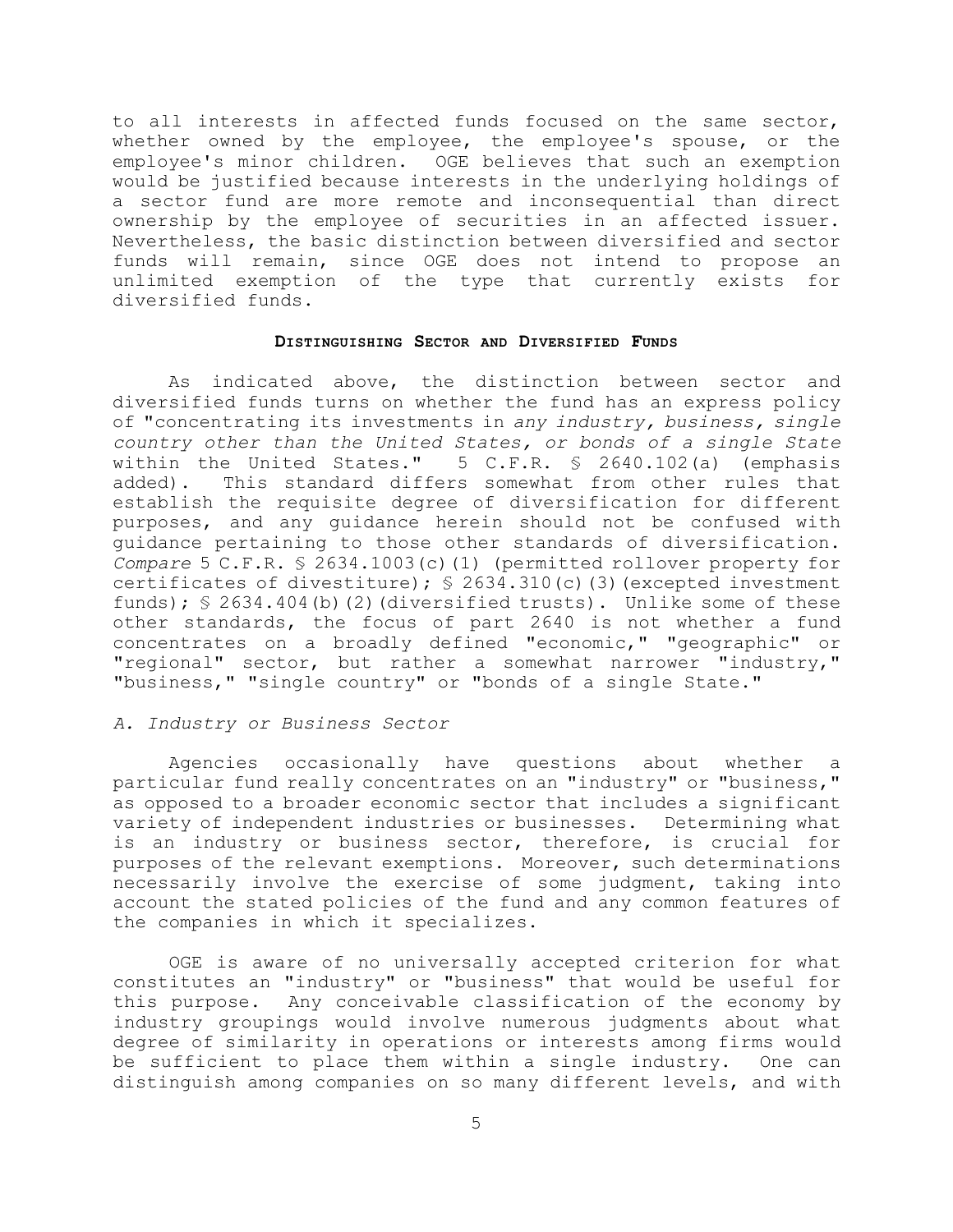such varying degrees of detail, that it is possible to describe a virtually infinite number of classes and subclasses. For example, the North American Industry Classification (NAIC) system, used by the United States for a variety of statistical and other purposes, now divides the economy into twenty broad "sectors," whereas the Standard Industrial Classification (SIC) system, which was used until recently, had only ten sectors. Even under NAIC, some sectors are defined very broadly (e.g., "Manufacturing," which includes a great diversity of manufacturing operations), whereas other sectors are seemingly more narrow (e.g., "Health Care and Social Assistance"). Moreover, under both systems, there are several levels of subdivision within each sector, thus indicating the possibility of ever more refined distinctions among industries and sub-industries<sup>3</sup>. More important, some ways of grouping industries and businesses, while relevant for certain statistical and other purposes, may be wholly inadequate for conflict of interest purposes. For example, according to NAIC, medical equipment and pharmaceuticals are not only separate "industries," but also they are in different "industry groups" and even different manufacturing "sub-sectors" altogether; from a Federal conflict of interest perspective, however, drugs and medical devices are not only regulated by the same agency (the Department of Health and Human Services) and subject to many related regulatory requirements, but also it has been recognized that certain medical devices and drugs may be complementary or even competing products for the same medical condition.

Therefore, in addressing the question of what constitutes an industry or business, for purposes of identifying a sector fund, OGE has attempted to take a pragmatic approach. In doing so, OGE has taken into account both the need for clarity and the need for criteria that are relevant to the purposes of the executive branch ethics program. In some respects, the best guidance in this area would be examples of decisions OGE has already made in applying the standard, rather than abstract statements of general principle. Nevertheless, before setting out a list of examples of representative types of sector and diversified funds (see below), we believe there is at least some utility in articulating the general approach that governs OGE's application of the diversification standard.

<sup>&</sup>lt;sup>3</sup> NAIC uses six-digit codes breaking the economy down according to sector, subsector, industry group, industry, and U.S. industry. SIC used a four-digit system indicating division, major group, industry group, and industry code.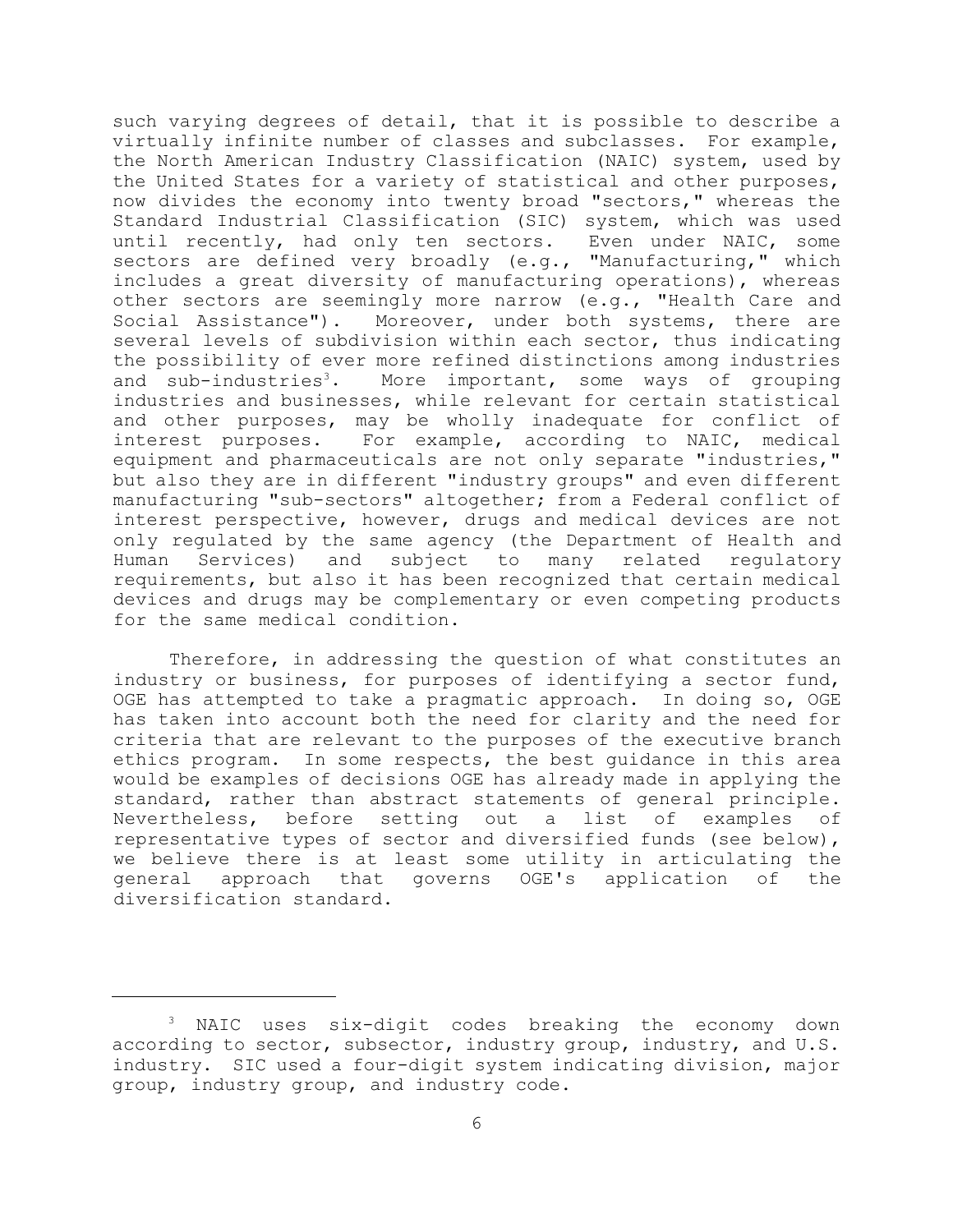#### *B. Basic Approach*

Basically, OGE approaches such questions by examining the degree of relatedness and overlapping interests and operations among the types of companies in which a given mutual fund specializes. As suggested above, this inquiry also is performed in the context of realistic conflict of interest considerations, as well as the need for some measure of common sense. Given the latter considerations, OGE will deem certain arguably discrete types of companies to be part of one industry or business sector if, for example, they share a common regulatory environment or if Government decisions affecting one type of company would be expected to affect the other, given their interdependence or competition with each other.

This approach is embodied in part 2640 itself. In example 2 following section 2640.202(b), OGE indicates that a particular fund is not diversified because "it is invested in health-related companies such as pharmaceuticals, developers of medical instruments and devices, managed care health organizations, and acute care hospitals." *See also* 61 *Fed. Reg*. at 66833 (preamble to final rule cites "Vanguard Specialized Portfolios: Healthcare" as example of sector fund). OGE acknowledges that, for certain economic and other purposes, one could argue that this fund does not describe a single sector but rather a cluster of discrete types of businesses, each occupying an identifiable niche within the multifaceted sphere of health care and health science. Primarily for conflict of interest reasons, however, OGE has chosen to focus rather on the common denominator of health to describe the relevant sector. Despite their differences, the types of companies in which this fund specializes are significantly interdependent, and Government decisions affecting one type often will affect the others. For example, Government decisions concerning the reimbursement of health care providers (e.g., hospitals) for certain services can have an impact on the manufacturers of the medical products (e.g., drugs and medical devices) specifically used in connection with those services.

In a similar vein, example 2 following section 2640.201(a) indicates that a fund "that expressly concentrates its holdings in the stock of utilities companies" is not diversified. OGE is aware that utility funds may define their concentration as including companies involved in such areas as electricity, gas, water, sanitation systems, telecommunications (mainly telephone service), and cable television. As diverse as these areas may be for some purposes, OGE generally believes that utility funds are properly treated as sector funds. Many of these types of utility companies have common interests in the use of rights of way for transmission and distribution, are sensitive to energy prices, and may even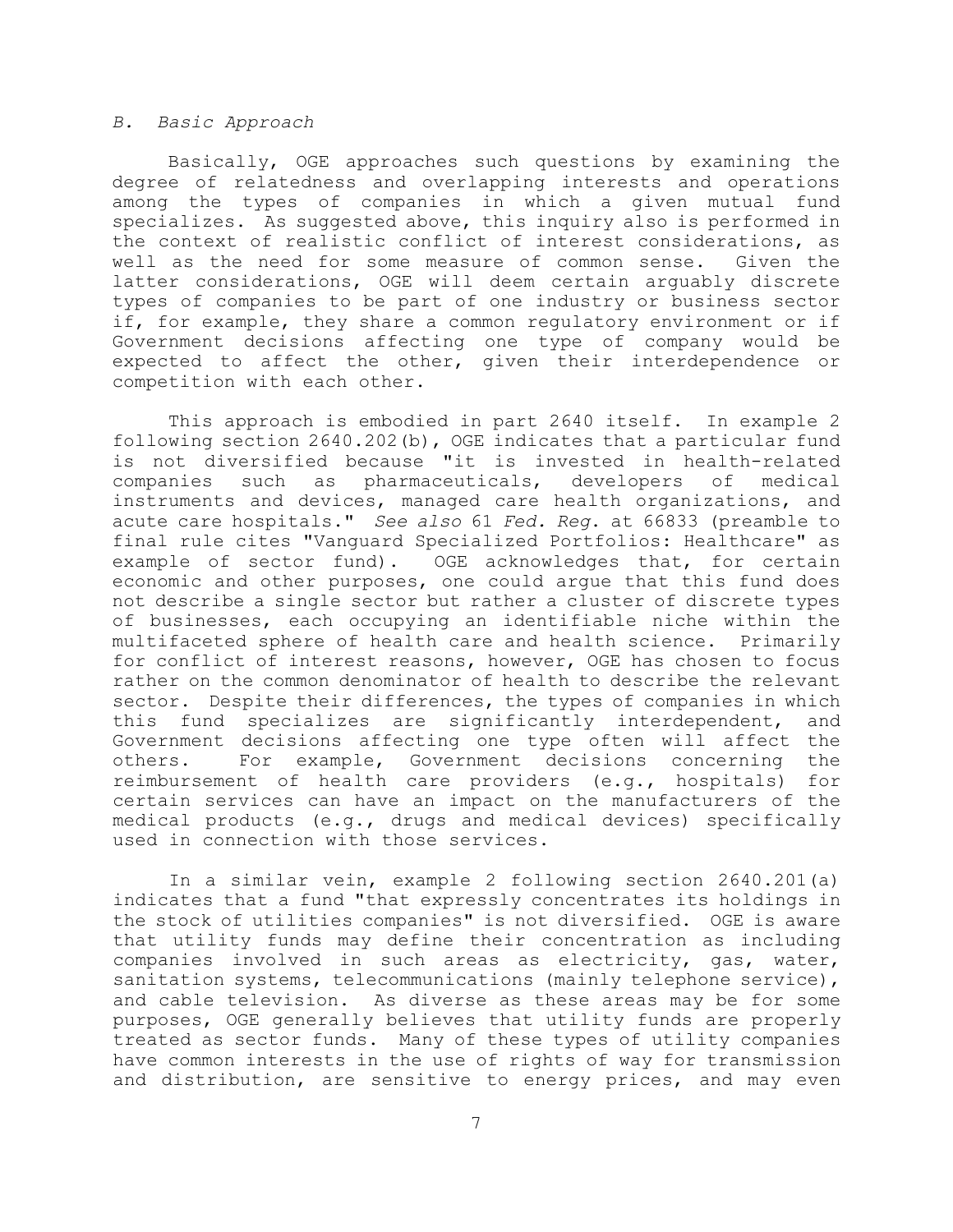compete with each other in some respects. Moreover, according to one prospectus OGE reviewed, "telephone and electric companies dominate the utility stock market," thus indicating a further degree of potential concentration within the sector. (See the discussions below concerning "dual industry" funds and "real focus" vs. miscellaneous sectors.) OGE also recognizes the practical need to draw a line that can be easily understood and applied in various situations; utility funds are fairly common, and OGE believes that historically they have been regarded as sector funds within the ethics community.

 We want to emphasize, however, that a fund will not be deemed a sector fund where the manager describes essentially generic categories of concentration. Relatively general or superficial similarities among a group of disparate industries or businesses will not be sufficient to trigger the stricter treatment OGE has reserved for sector funds. Several examples would be "entertainment," "leisure," "consumer products," "cyclicals," and "venture capital" funds. Another common example would be generic "science" or "technology" funds. technology funds we have reviewed do not focus on any particular scientific or technological industry, but rather a variety of industries, including biotechnology, computers, telecommunications, environmental services, aerospace, etc., which have little in common except a commitment of resources to research and development in scientific fields.<sup>4</sup>

In some cases, of course, the distinction between a sector and a diversified fund can be difficult to draw because the distinctions among certain industries may be blurred. The case of "financial services funds" illustrates this problem. On the one hand, there is little question that "banking funds" should be treated as sector rather than diversified funds; prospectuses for such funds often indicate a fairly specific focus, such as companies engaged in accepting deposits and making commercial and principally non-mortgage consumer loans, including state chartered banks, savings and loan institutions, and banks that are members of the Federal Reserve System. On the other hand, the question is somewhat closer with respect to the broader category of financial services funds. Some of the prospectuses for these funds define the financial services sector as including, in addition to the

 $4$  We should caution, however, that we have reviewed the prospectus for at least one self-described "technology" fund that expressly focused on computers and electronics, and another prospectus for a "high technology" fund that expressly focused on computer and related companies; we believe such funds are not diversified, despite their names.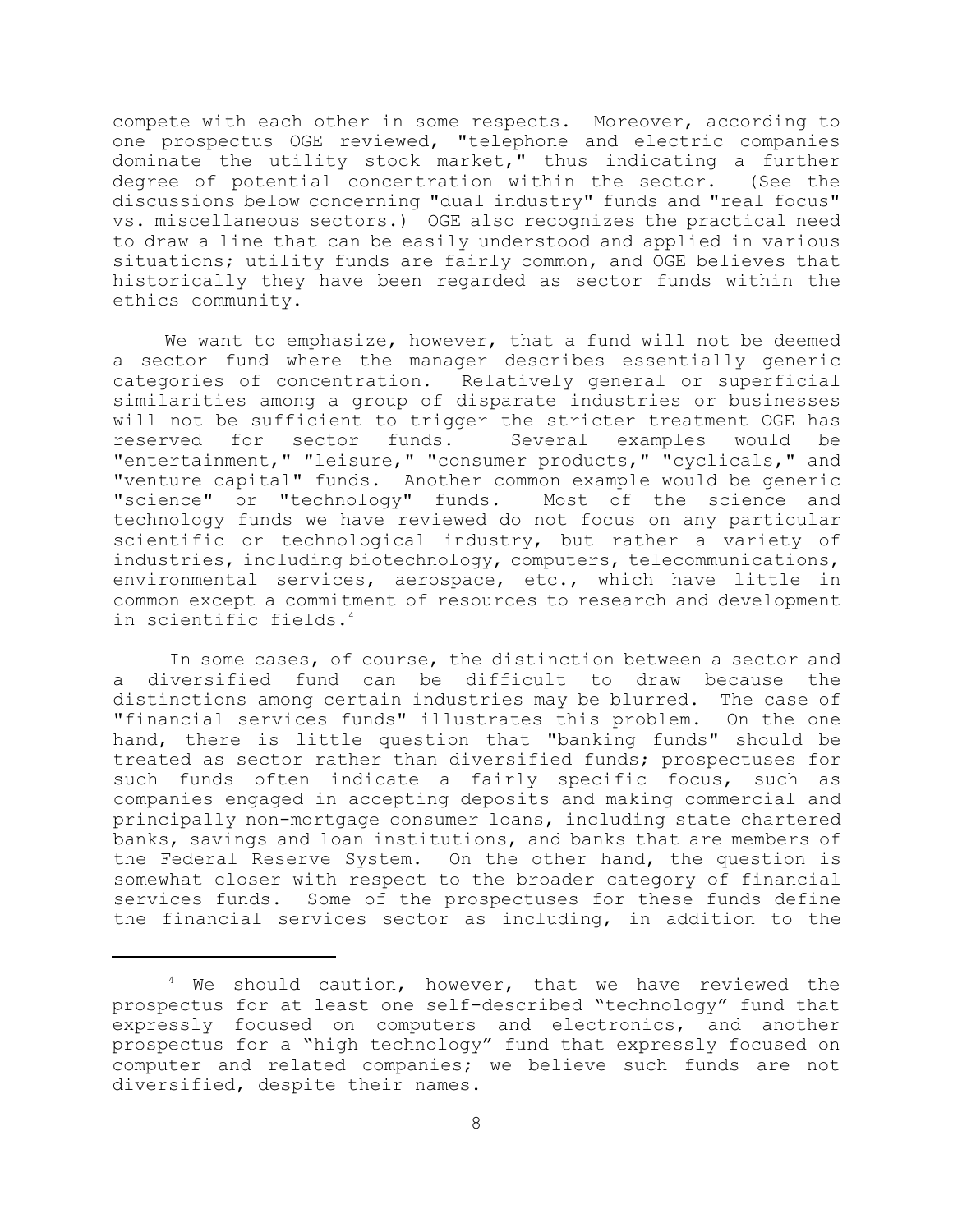types of banks described above, such companies as: "brokerage and advisory firms;" "leasing companies;" "insurance firms;" "publicly traded, government-sponsored financial enterprises;" "home, auto, and other specialty finance companies;" "electronic trading networks;" "electronic transaction processors for financial services companies;" and "diversified financial companies." Nevertheless, OGE has determined that financial services funds generally should be viewed as sector funds. *See* 60 *Fed. Reg.* at 47213. As one fund prospectus notes, "the financial services industries . . . can be subject to relatively rapid change due to increasingly blurred distinctions between service segments," and all can be "significantly affected by availability and cost of capital funds, changes in interest rates, and price competition." OGE believes that there is enough potential for competition among the types of companies within the sector, as well as potential for certain particular matters to affect more than one type, that funds focused on financial services companies should not be treated as being diversified, for purposes of part 2640.

 Along the same lines, OGE generally considers "dual industry" funds to be nondiversified. These funds are expressly marketed as being concentrated in two industry or business sectors, such as "defense and aerospace," "telecommunications and utilities," or "media and telecommunications." OGE usually treats such dual industry funds as being sector funds, under part 2640, for essentially two reasons. First, rarely would two unrelated industries be yoked together arbitrarily. Usually, one would assume that the fund manager perceives that the two sectors are related in some significant way. Indeed, in many instances, one could argue that the prospectus really describes only two aspects of a single industrial sector. Second, we believe that a fund that is expressly focused on two sectors is still sufficiently concentrated in each sector to pose the kinds of risks associated with sector funds.

# **DETERMINING A FUND'S INVESTMENT POLICY**

Before providing a list of examples of how OGE has applied this general approach to several types of sector and diversified funds, it is necessary to address one last issue that has generated some confusion. Agency ethics officials commonly ask what it means for a fund to have a "stated policy" of concentrating its investments in a sector. In other words, where and how can one find the concentration policy of a particular fund?

On one level, this involves the very practical question of where to look for such a policy. The rule notes that whether a mutual fund meets the diversification standard "may be determined by checking the fund's prospectus or by calling a broker or the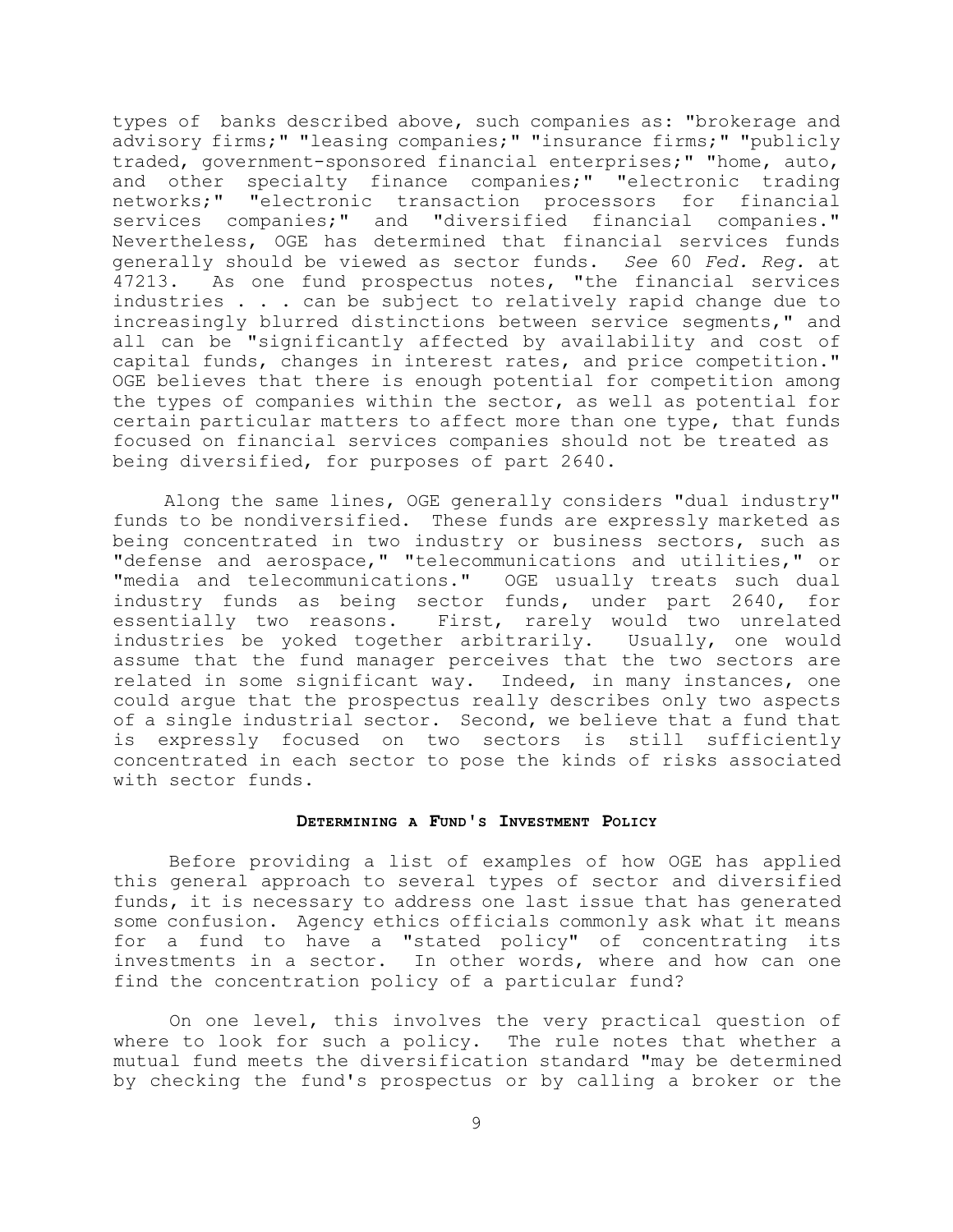manager of the fund." 5 C.F.R. § 2640.102(a) (Note). Many fund prospectuses are readily available to employees and ethics officials through various means, including the Internet. Typically, such prospectuses have statements indicating the "principal investment strategy," "fund objective," or other provisions that make reference to any sector concentration policy. Moreover, as we have advised in the past, "[o]ften, it is possible to learn whether a fund is a sector fund simply from the fund's name (i.e., Vanguard Specialized Portfolios: Healthcare)." 61 *Fed. Reg*. at 66833. OGE also has found that other convenient resources, such as publications and certain online mutual fund guides, can provide quick and understandable descriptions of many fund concentration policies, although such aids may not be as current or reliable as the fund prospectus in some instances.

 We must emphasize that OGE's focus is on the *stated* policy of the fund manager, not on the actual breakdown of fund holdings at any given point in time. $5$  The actual portfolio of investments in a particular fund is subject to change, including the relative concentrations in certain sectors. Therefore, OGE has determined that a more reliable and consistent measure of concentration, for purposes of the exemptions in part 2640 anyway, is the fund's express statement of overall concentration philosophy. The relevant starting point, therefore, is not a printout of a fund's recent holdings or even a list of the fund's top five or ten holdings, but rather the fund's statement of basic concentration policy.

 OGE is aware that ethics officials sometimes may note an apparent "disconnect" between the level of diversification espoused in a fund's policy statement and the level of concentration reflected in the fund's actual holdings at a given time. For example, OGE recently reviewed the prospectus of a particular "science and technology fund," whose statement of concentration policy described a significant diversity of businesses and industries: "electronics; communications; e-commerce; information services; media; life sciences and health care; chemicals and synthetic materials; and defense and aerospace." At the same time, the fund's top ten holdings seemed disproportionately weighted in computer and computer-related industries. The ethics official who brought this to our attention asked whether computer procurement specialists at her agency could own such a fund without risking

<sup>5</sup> This approach differs, for example, from the financial disclosure rule applicable to excepted investment funds, which defines "widely diversified" according to the actual portfolio composition at a specific time in the reporting period. *See* 5 C.F.R. §2634.310(C)(3).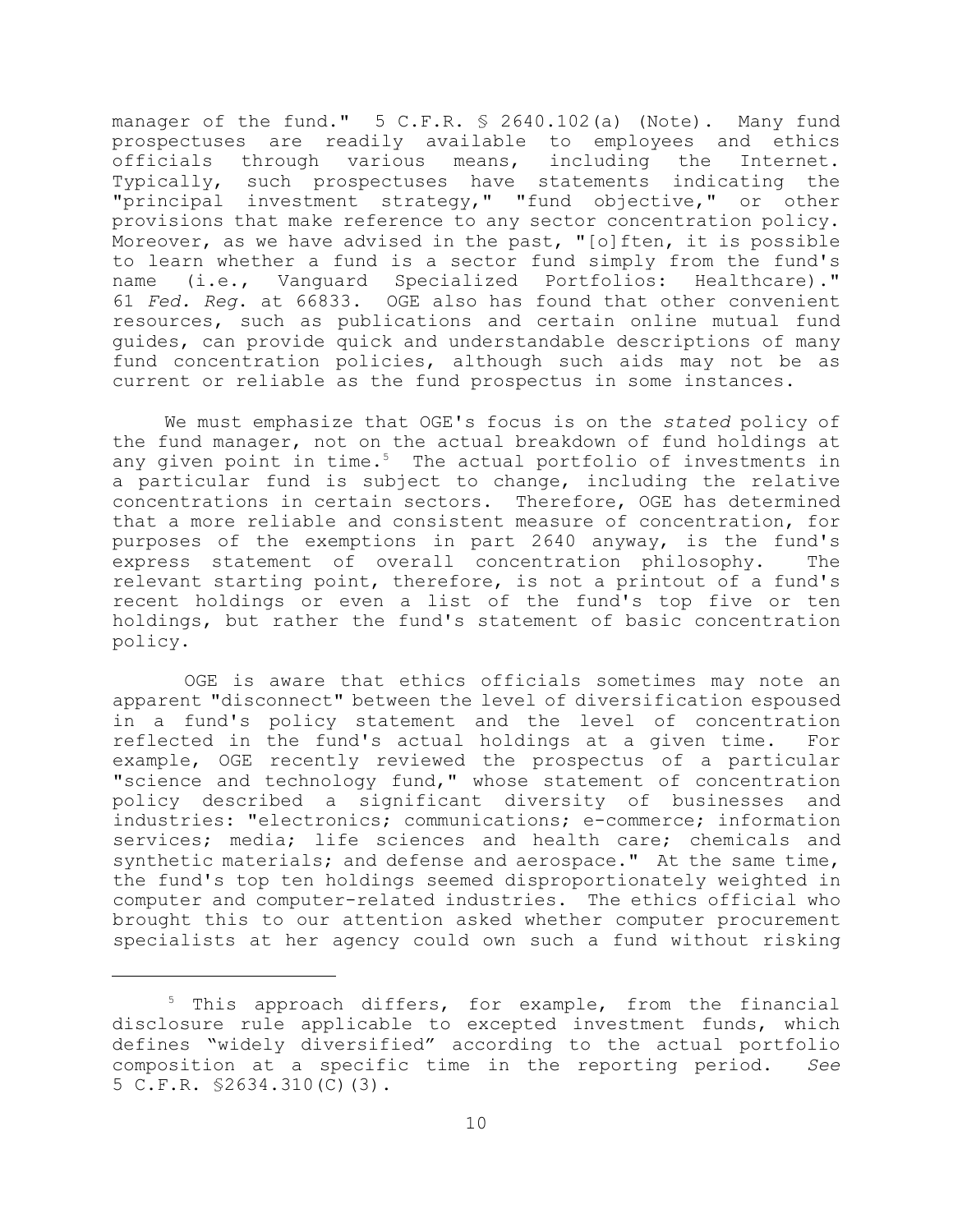problems under 18 U.S.C. § 208; we advised that this fund was covered by the exemption for diversified mutual funds. In such cases, the definitions of "diversified" and "sector mutual fund," in part 2640, require that the focus remain on the stated policy in the prospectus, not the actual fund portfolio at any historical point. Not only is this result compelled by the rule, but it is consistent with the reality that relative sector concentrations may change frequently and with little or no notice, within the limits of the stated fund policy.

Occasionally, there also may be issues concerning the central focus of a fund, as described in the prospectus. For example, agencies sometimes may question whether references in a prospectus to "other" or miscellaneous sectors are sufficient to render a fund diversified when it would otherwise appear to be a sector fund. In this connection, OGE recently reviewed the prospectus of a self-described "internet fund" that included a fairly typical description of an Internet sector concentration policy: "companies . . . engaged in the research, design, development or manufacturing, or engaged to a significant extent in the business of distributing products, processes or services for use with Internet or Intranet related businesses." However, the prospectus then went on to state that the fund "may also invest in other 'high tech' companies," which it defined as "firms in the computer, communications, video, electronics, office and factory automation and robotics sectors." OGE determined that the main thrust of the stated concentration policy of this fund remained Internet-related companies, notwithstanding the discretion of the fund manager to "minor" in other areas of technology that are more or less tangential to the core Internet focus. Obviously, such questions are matters of degree, and a fund should be regarded in light of the overarching investment strategy articulated in the prospectus and any other statements from the fund manager. Moreover, as a practical matter, the name by which a fund is marketed (e.g., "ABC Internet Fund") sometimes may help to settle close questions as to the core focus.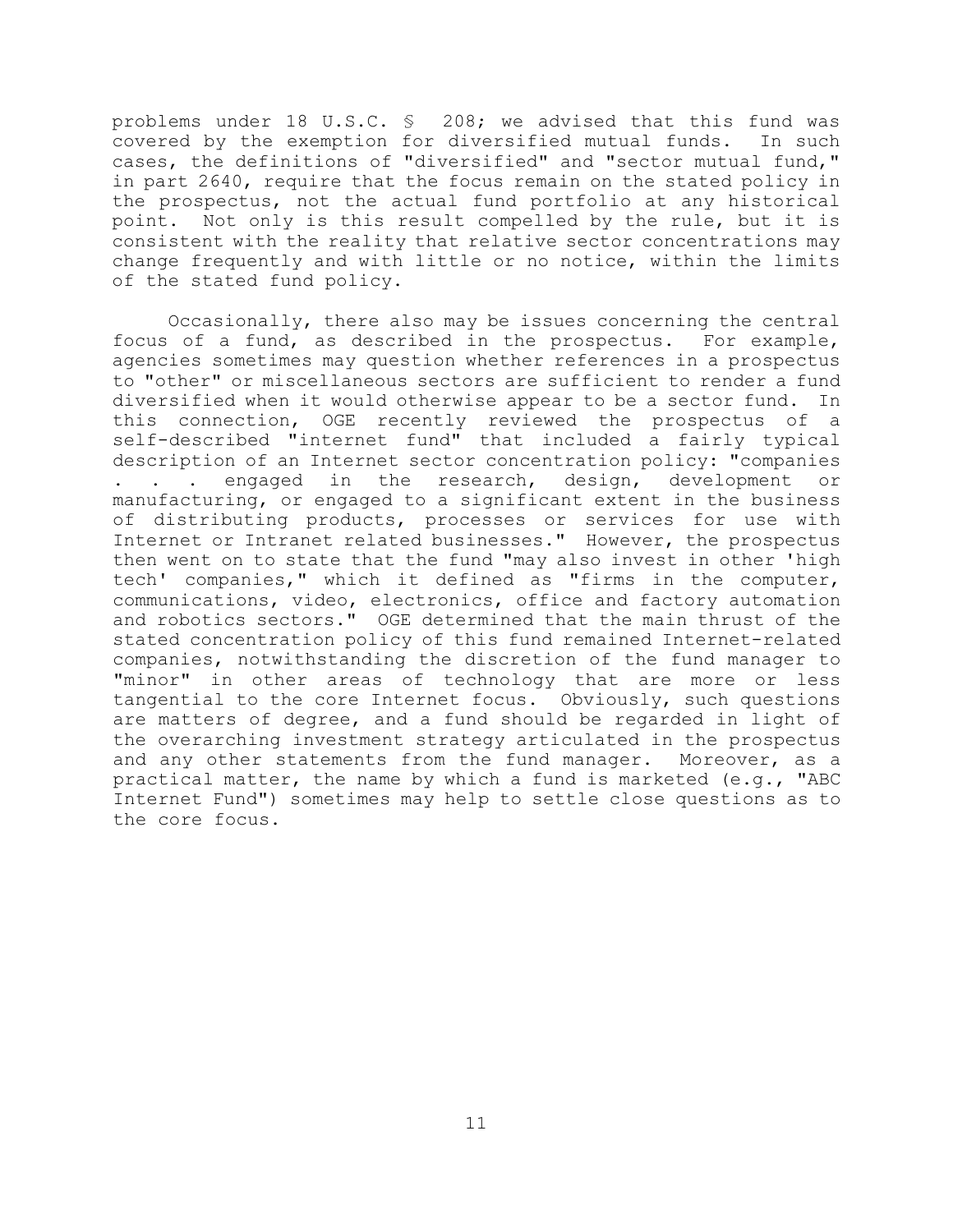#### **EXAMPLES OF SECTOR AND DIVERSIFIED FUNDS**

As stated above, the best guidance in this area probably is OGE's experience with specific types of mutual funds. Subject to the caveats expressed earlier, particularly the need to consider any peculiarities of a given fund and its prospectus where appropriate, the following lists provide examples of common types of funds with respect to which OGE generally has been able to discern a policy of sector concentration or diversification. Please note that these lists are not intended to be comprehensive or static.

*A. Sector Fund Examples*

OGE's general experience has been that mutual funds promoted as having the following areas of concentration are likely to be sector funds:

Utilities Telecommunications Energy Health Care/Health Sciences Life Sciences Financial Services Banking Brokerage & Investment Management Precious Metals Gold Biotechnology Food & Agricultural Products Media Automotive Chemicals Computers Electronics Internet Japan/Mexico/etc. California/Maryland/etc. Bonds GNMA Real Estate REIT Defense & Aerospace Transportation Housing & Construction

Note that some of the above sectors are not mutually exclusive but may overlap to a significant degree or even subsume others, depending on how the fund manager defines the concentration policy. For example, depending on the focus described in the prospectus, a